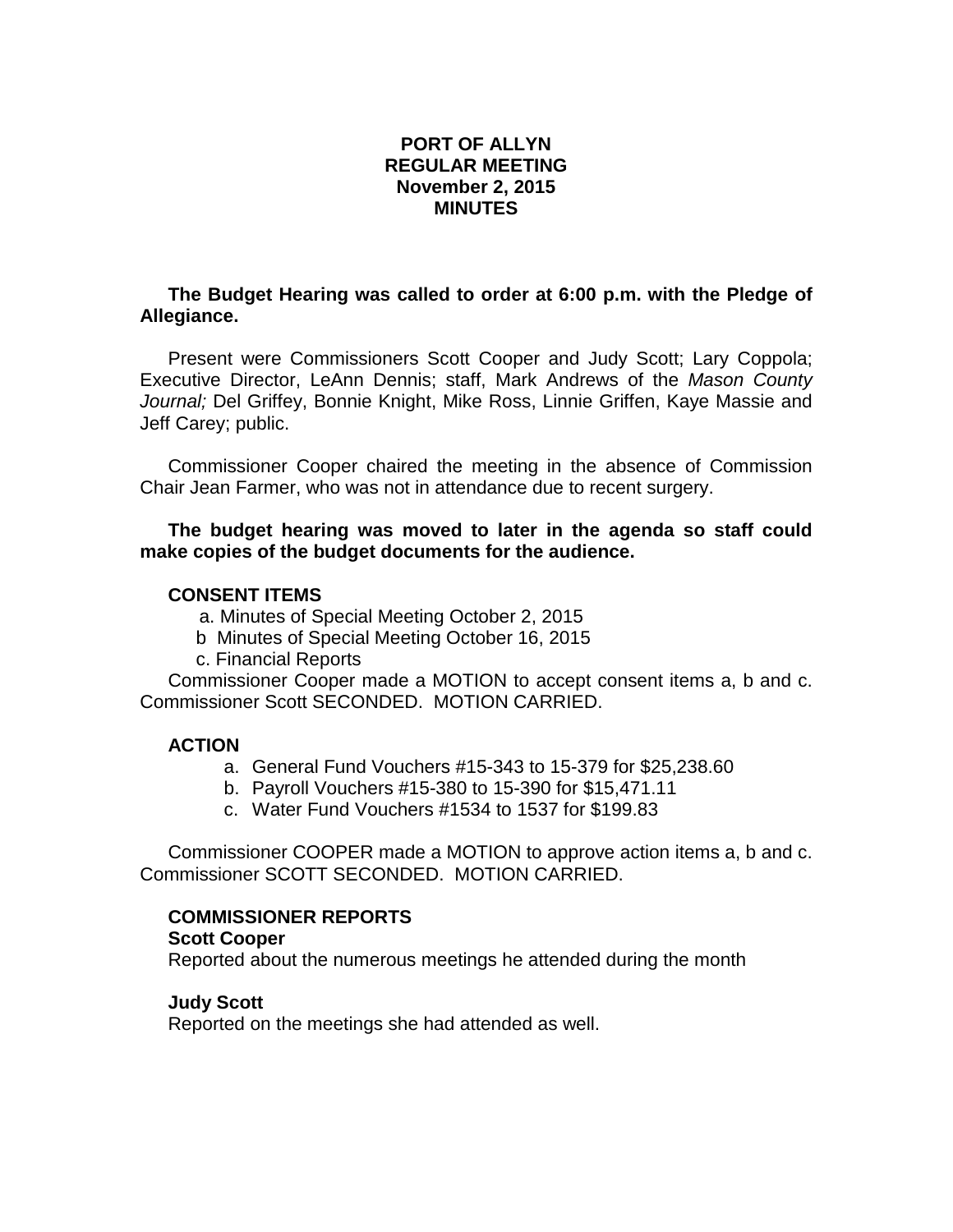#### **Jean Farmer**

No report. Not present

#### **EXECUTIVE DIRECTOR REPORT**

 Executive Director reported on the status of numerous items, including the status of the 2016 Budget; the fact the newly updated website was now operational; accounting software; the fiscal results of the first month of operation of the North Shore Boat Launch pay station; the upcoming November 21 Strategic Planning meeting; potential acquisition of neighboring water systems; an ongoing computer issue; and that he is still working on updating the Policies and Procedures manual, and hoped to have it partially complete in time for the December 7 meeting.

#### **OLD BUSINESS**

The Board reviewed final documents from Gray & Osborne concerning the Lakeland Drive Sidewalk project. Commissioner COOPER made a MOTION to accept the final close out of the Lakeland Drive Sidewalk Project. Commissioner SCOTT SECONDED. MOTION CARRIED.

Mike Ross gave a report that the Sargent Oyster house is solid and safe to be inside of, so he has begun further assessments. He showed one of the handmade wood pieces that are present throughout the building, and shared that he is working on plans for "drying it in".

The regular meeting was recessed at 6:27 p.m. to go back into the public hearing for the draft 2016 budget.

The Public Hearing called to order at 6:27 p.m.

Jeff Carey asked about the item for gazebo expense and the Executive Director explained the upcoming maintenance issues surrounding the gazebo, as well as the plans to build a second gazebo for use as an additional venue for smaller events/weddings at the Kayak Park Also questioned was the item for audit expense and the increase in payroll, which were answered as well. Under equipment expense, it was revealed there are no plans for large equipment purchases in 2016 so not as much was budgeted under that line item as in the previous year. Kaye Massie asked about Sargent Oyster house being put in the Capital Projects Budget. It was explained that Commissioner Farmer was not intending to vote in favor of funding for the Sargent project, however she wanted to vote to approve the rest of the Port's budget. Bonnie Knight commented that the draft budget didn't reflect the state pool funds, and noted that to approve the 2016 budget those totals need to be included. The Executive Director stated he understood that, but this was a preliminary budget that basically only reflected 2016 anticipated revenues and expenses, and nothing more, but that the state pool funds would be included in the final budget documents.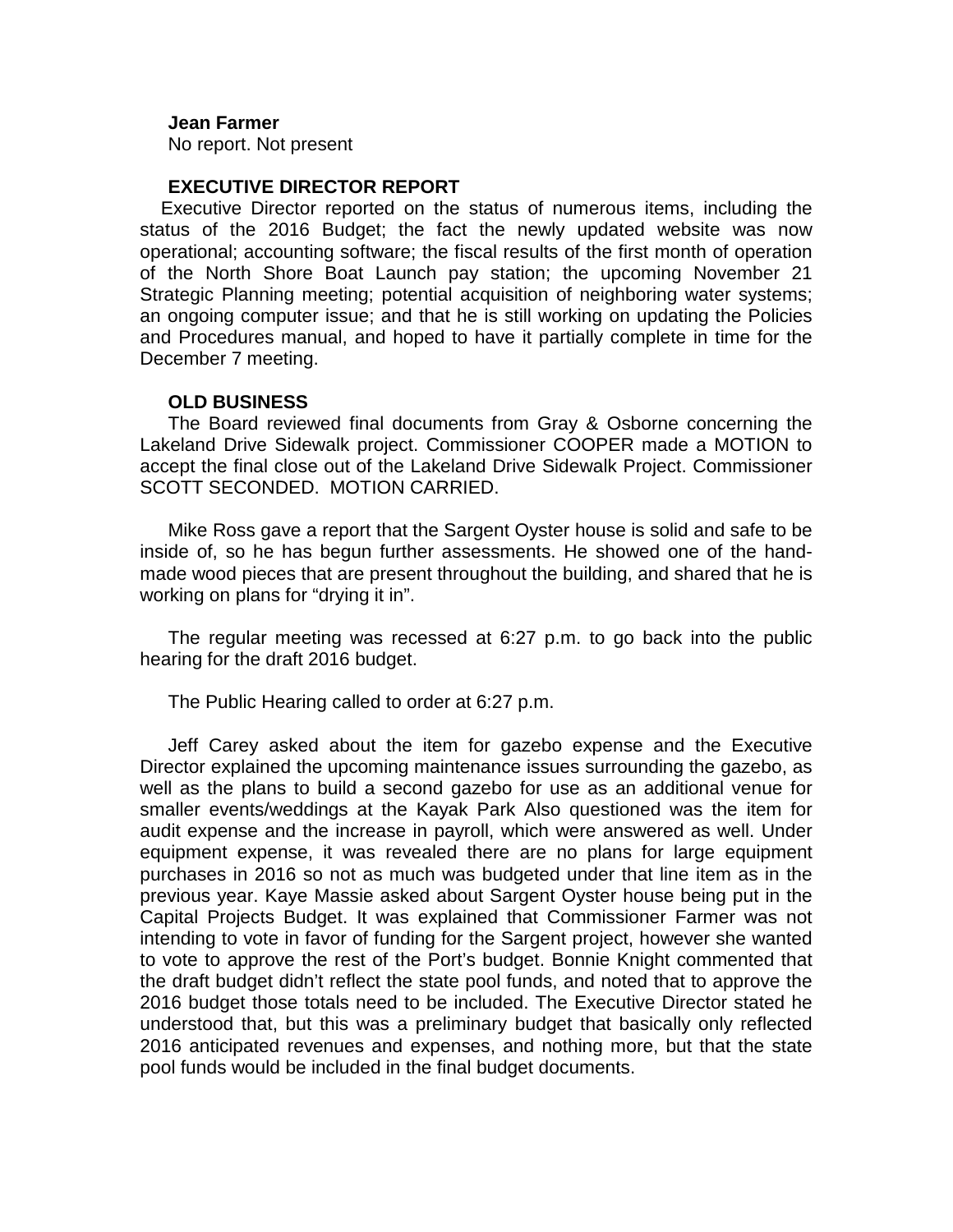Operations Manager Dennis made copies of the county financial statements so the audience could see them and see the totals. Ms. Knight discussed different ways to use the IDD funds and the public's expectation to use state pool dollars as well. She also stated that if the Port decides to establish a reserve fund that it can be added later. She also stated her concerns for the record about the Sargent Oyster House being separated out from the regular operating budget.

The public hearing was adjourned at 6:53 p.m.

The regular meeting was reconvened at 6:53 p.m.

Commissioner COOPER made a MOTION to accept the 2016 budget with the addition of the state pools being reflected in the budget totals. Commissioner SCOTT SECONDED. MOTION CARRIED.

Commissioner Cooper read Resolution Number 355 for the Levy Certification. Commissioner SCOTT made a MOTION to accept Resolution Number 355 with the correction of the date on the document. Commissioner SCOTT SECONDED. MOTION CARRIED.

### **NEW BUSINESS**

Nominations for Board seats. Commissioner SCOTT nominated Commissioner COOPER for Chair for 2016. Commissioner COOPER nominated Commissioner SCOTT for vice chair. Commissioner FARMER was not present. Commissioner SCOTT and COOPER both accepted their nominations. They will discuss this further at an upcoming meeting when Commissioner FARMER is present.

### **PUBLIC COMMENT**

Commissioner Cooper noted that the new website looks good. There is a link to the video about Sargent Oyster House, but no other updates which would allow the public to follow the progress. Ms. Knight discussed the North Bay Historical Society potentially leasing the building from the Port to allow them more leeway to work and move forward with grants and permits. The Executive Director will check with the attorney to get documents.

There was more discussion about the Sargent Oyster House. The Executive Director is submitting a permit application to get a power pole by the building so volunteers can begin work inside.

Kaye Massie asked if we have received a letter from the county about our levy amounts yet as the hospital district got theirs's late.

The meeting was adjourned at 7:11 p.m.